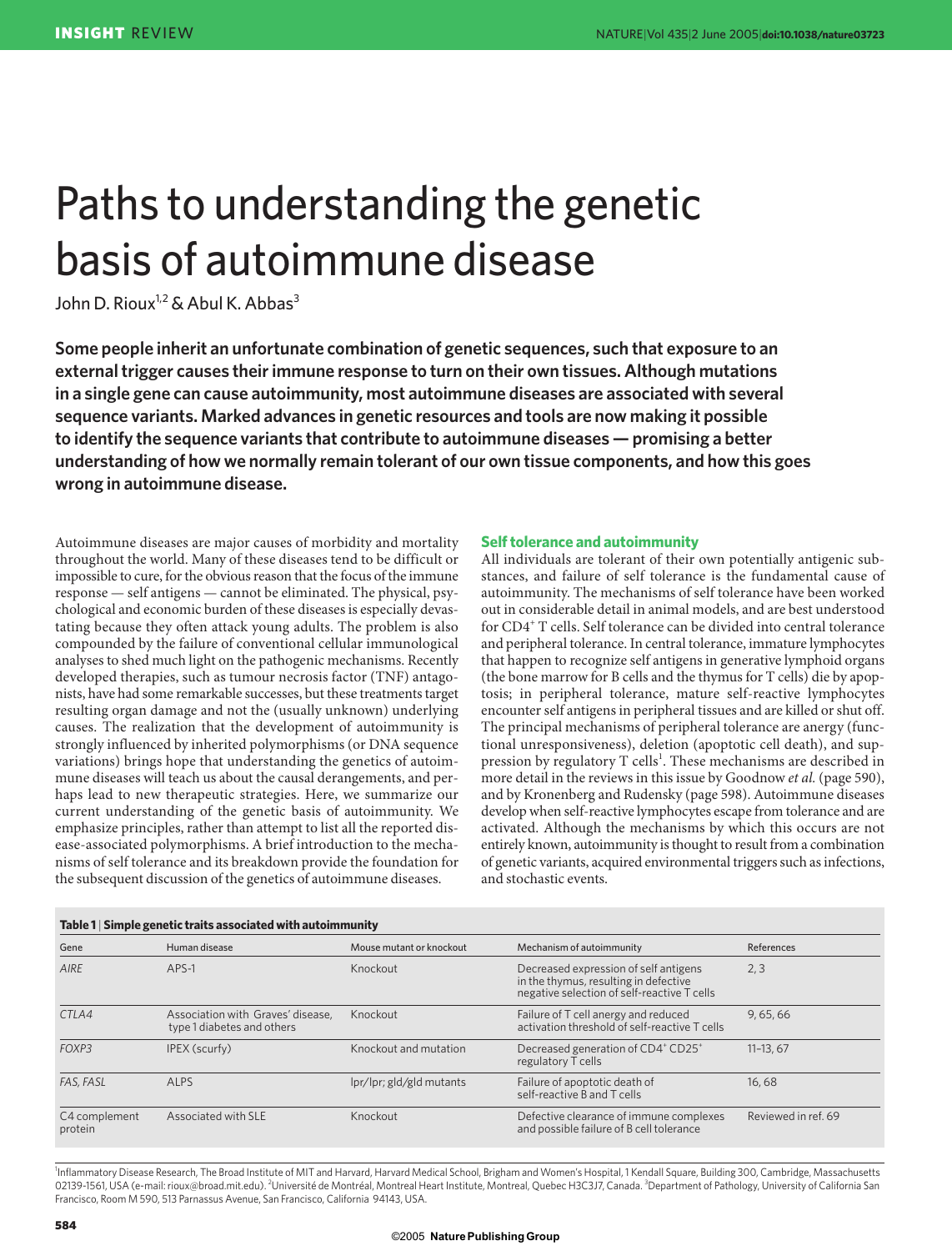**Figure 1** | **Architecture of singlegene disorders versus a model of autoimmune diseases caused by complex traits. a, In simple mendelian traits, the relationship between the causal genetic variant (genotype) and the disease state is deterministic. b, In complex traits, the clinically recognized disease state results from interactions between multiple genotypes and the environment. Individual genotypes can affect one or more components of the adaptive or innate immune systems; together these lead to an altered immune response to self antigens. On the basis of current findings, the influence of any individual causal allele is modest, and therefore the relationship between the causal variant and the disease state is probabilistic. Although still providing an incomplete picture, the genetic discoveries in mendelian and common diseases are beginning to help build a model of autoimmune disease. The ultimate goal is to build a specific model for each individual disease whereby the effect of individual risk factors (genetic and nongenetic), their interactions, and their impact on disease susceptibility, disease progression and clinical management, are understood.**



# **Genetics of single-gene disorders**

To assess the contribution of genetic factors to disease susceptibility, genetic epidemiologists examine the extent of familial clustering; the degree to which monozygotic twins are more concordant for the presence of a disease compared with dizygotic twins; and the increased risk that family members of persons with disease will develop that disease compared with an individual from the general population. Using such estimates of genetic risk, it becomes obvious that in single-gene disorders, the risk conferred on an individual by a given genetic variant is very high, but the overall impact on the population is minimal because these variants are rare.

In these 'simple' diseases (or traits), although there is often variation in phenotypic expression, the relationship between the causal genetic variant and the disease state is deterministic (Fig. 1a). Genome-wide linkage studies attempt to identify genetic markers (and thus a genomic region) where there is more sharing of alleles between individuals (with a given trait) within families than is statistically expected. Such studies are most commonly used in identifying causal genetic variants for single-gene disorders. Genetic studies of simple traits undoubtedly met with earlier success than those of complex traits. However, recent advances in the study of complex traits are now contributing to this knowledge.

Since inborn errors of metabolism were identified as diseases caused

by mutations or deletions affecting single genes, clinicians and scientists have realized that simple genetic traits can teach us a great deal about the pathways of disease, and about normal physiology. In some cases, the genes identified in simple disorders will have more subtle alterations that confer susceptibility to a 'common' disease (that is, diseases caused by a combination of alleles); in other cases, the mutations will simply suggest which biological pathways may be implicated in common diseases. Although many examples exist of single-gene knockout experimental models that have led to autoimmunity, here we focus on genes that are known to be involved in human disorders (Table 1).

# **AIRE and central tolerance**

*AIRE* (autoimmune regulator) was identified as the gene that is mutated in autoimmune polyendocrine syndrome (APS-1) — a disorder that manifests as autoimmune attack against multiple endocrine organs, the skin and other tissues<sup>2</sup>. In a *tour de force* of functional genomics, the mouse homologue of the gene has been knocked out, and the AIRE protein shown to be responsible for the thymic expression of some antigens that are expressed at high levels in different peripheral tissues. In the absence of thymic expression, T cells specific for these antigens escape negative selection (central tolerance), enter the periphery and attack the target tissues<sup>3,4</sup>. The possibility that thymic defects underlie autoimmunity was raised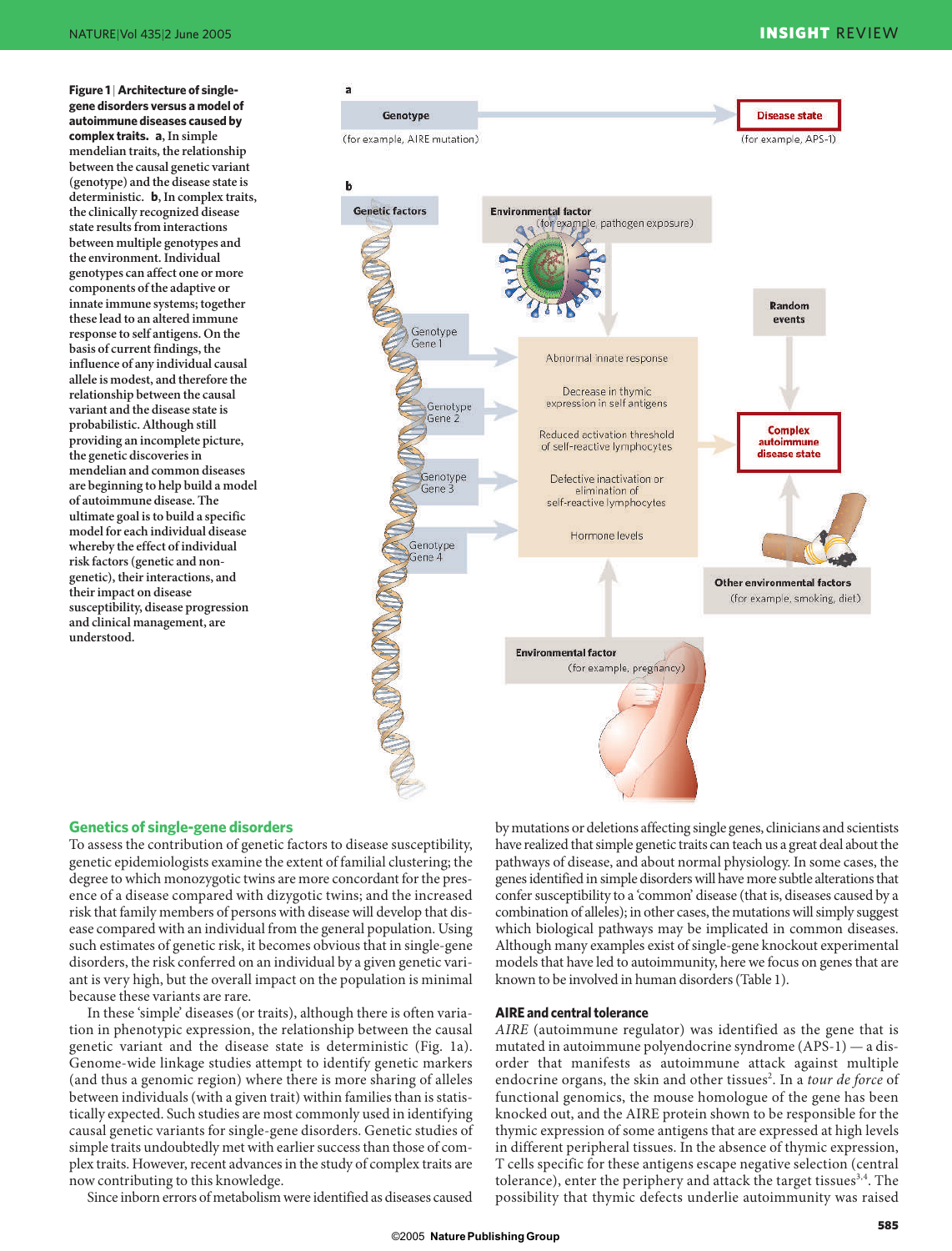long before this elegant demonstration of the importance of AIREdependent thymic selection in self tolerance. For example, one of the susceptibility genes associated with type 1 diabetes in humans is insulin: it has been suggested that the disease-associated polymorphism of the insulin gene reduces its expression in the thymus, thus allowing insulin-reactive T cells to escape deletion<sup>5</sup>. It remains to be determined whether defects in central tolerance contribute significantly to most multigenic autoimmune diseases<sup>6</sup>.

# **CTLA4 and T-cell anergy**

Cytotoxic T lymphocyte antigen 4 (CTLA4; CD152) is an inhibitory receptor expressed by T cells that recognizes the costimulatory molecules B7-1 (CD80) and B7-2 (CD86), the ligation of which shuts off T-cell responses and promotes long-lived anergy<sup>7</sup>. CTLA4 works by competitively blocking the engagement of the activating receptor CD28 (by CD80 or CD86), and by transducing inhibitory signals; the latter probably involves tyrosine and serine/threonine phosphatase activation<sup>8</sup>. Germline *CTLA4* knockout mice develop a fatal syndrome of multiorgan lymphocytic infiltrates and severe enlargement of lymphoid organs. Such symptoms are consistent with a systemic autoimmune reaction presumably directed against multiple, as yet unknown, self antigens. This marked demonstration of the obligatory function of CTLA4 has led to a search for polymorphisms in the *CTLA4* gene that are associated with autoimmune diseases. A surprising discovery was that several such diseases, including Graves' disease, type 1 diabetes and other endocrinopathies, show a striking association with a *CTLA4* polymorphism that results in reduced production of a truncated splice variant, which has inhibitory activity<sup>9</sup>. The functional consequences of producing this altered form of CTLA4 have not been defined, but as expected for a complex disease, the biological effect of the causal allele is more subtle than what is found in monogenic disorders or in knockout mice.

#### **FOXP3 and regulatory T cells**

*FOXP3* (encoding a transcription factor of the forkhead family) is a striking example of a gene whose role in autoimmunity has been revealed by the confluence of animal studies and studies of a quite rare human disease. CD4<sup>+</sup>CD25<sup>+</sup> regulatory T cells, now established as major controllers of immune responses to self and other antigens<sup>10</sup>, were shown to express high levels of FOXP3. Three groups demonstrated that induced knockout or spontaneous mutation of the mouse *Foxp3* gene ('scurfy' mice) led to a systemic autoimmune disease associated with the absence of  $CD4^+CD25^+$  regulatory T cells<sup>11-13</sup>. At the same time, a human disease known by the acronym IPEX (immune dysregulation, polyendocrinopathy, enteropathy, X-linked syndrome) was shown to be associated with mutations in *FOXP3*. These results indicate that the development and/or function of regulatory T cells are dependent on the activity of this one transcription factor; its downstream targets and major functions are not yet defined.

#### **FAS and lymphocyte apoptosis**

Fas (CD95) is the prototype of a death receptor of the TNF receptor family. Its biological importance was established by seminal studies demonstrating that in two mouse models of autoimmunity and lymphoproliferation (named the lpr/lpr and gld/gld strains), genetic lesions affected the genes encoding Fas and Fas ligand, respectively $14$ . These results were among the first to show that a single genetic abnormality could give rise to a complex autoimmune phenotype, and that the failure of one apoptosis pathway resulted in self-tolerance breakdown. The Fas death receptor contributes to the deletion of mature T and B cells that recognize self antigens<sup>15</sup>. A human disease, called autoimmune lymphoproliferative syndrome (ALPS), which resembles the disease of lpr and gld mice, is caused by *Fas* mutations<sup>16</sup>. Thus, this is an excellent example of how mouse models can lead to a better understanding of human diseases. Although these autoimmune diseases have a superficial similarity to human systemic lupus erythematosus (SLE), there is no convincing evidence for *FAS* polymorphisms or mutations being associated with SLE.

The elegant simplicity of these monogenic disorders has been key to using them to elucidate mechanisms of self tolerance and autoimmunity. The experimental models also illustrate how animal studies inform analyses of human disease, and the striking influences of 'background' genes on the severity and manifestations of diseases. However, as stated at the outset, these single-gene models of autoimmunity are rare; most autoimmune diseases are complex, multigenic traits. The remainder of our discussion will focus on these complex disorders.

# **Genetics of common autoimmune diseases**

In contrast to simple diseases, common diseases are believed to result from a combination of susceptibility alleles at multiple loci, environmental factors (such as smoking, pathogen exposure and hormone levels), and stochastic events (Fig. 1b). There is some debate as to whether common diseases are caused by common alleles of low penetrance (that is, alleles that confer modest increased risk to disease) or by multiple rare alleles of high penetrance. Although most disease alleles identified for common autoimmune diseases have the former characteristics (Table 2), these may not represent the full spectrum of disease alleles. Our ability to discover as yet unidentified disease alleles has been improved by the recent explosion of knowledge regarding the common genetic variation in the human genome. Specifically, recent work has demonstrated that the vast majority of genetic variation in the human genome consists of individual bases that exist as either of two alleles in the population — known as single nucleotide polymorphisms (SNPs) — rather than as deletions or rearrangements. Approximately ten million SNPs in the human genome have a minor allele frequency greater than 1% and represent about 90% of the genetic variation in the human genome. Initial efforts to discover and map SNPs to the reference sequence of the human genome have resulted in a public resource containing most of these common  $SNPs^{17-19}$ .

Over the past decade, in autoimmunity as in many other human diseases, there has been great interest in testing candidate genomic regions (identified by linkage studies), or candidate genes (selected on the basis of their location under a linkage peak, or their known functional properties, or both) for evidence of their association with disease. Before the creation of public SNP databases, sequencing was

**Table 2** | **Relative risk, frequency and population attributable risk for a set of causal variants**

| <u>1996 - Relative Hon, Heydelity alld population attributable Hon for a Set of Causal Variants</u> |                 |                  |                     |                      |                    |                 |  |  |  |
|-----------------------------------------------------------------------------------------------------|-----------------|------------------|---------------------|----------------------|--------------------|-----------------|--|--|--|
| Variant                                                                                             | CARD15*         | IBD <sub>5</sub> | PTPN22 <sup>+</sup> | PTPN22 <sup>+</sup>  | CTLA4 <sup>*</sup> | CTLA4:          |  |  |  |
| <b>Disease</b>                                                                                      | Crohn's disease | Crohn's disease  | Type 1 diabetes     | Rheumatoid arthritis | Type 1 diabetes    | Graves' disease |  |  |  |
| Relative risk                                                                                       |                 |                  |                     | 1.65                 | 1.14               | 1.5             |  |  |  |
| (95% CI)                                                                                            |                 | $(1.2 - 1.4)$    | $(1.5-1.9)$         | $(1.2 - 2.2)$        | $(1.1 - 1.2)$      | $(1.3 - 1.75)$  |  |  |  |
| Frequency                                                                                           | $-7%$           | $-35%$           | $-10\%$             | $~10\%$              | $-50\%$            | $-50\%$         |  |  |  |
| <b>PAR</b>                                                                                          | 23%             | 18%              | 16%                 | $-12\%$              | 13%                | 36%             |  |  |  |
| References                                                                                          | 30              | 56               | 37                  | 39                   |                    | Q               |  |  |  |

The genetic characteristics of a selected set of susceptibility genes identified for common autoimmune diseases. The finding of all these loci has been replicated in multiple studies. Therefore, accurate estimates are provided of the risk of disease that each locus confers. Most of these susceptibility loci confer modest risk (1.1–1.7-fold increased risk to carriers), but given their relatively common frequency in the population are (7–50%), have a significant impact on disease burden — as estimated, for example, by the population-attributable risk (PAR). (In contrast, the PAR for causal genes in simple disorders is expected to approach 100%). The modest risk conferred by a given locus in common autoimmune diseases does not provide any significant statistical power to predict whether a given person will develop a disease but may be useful in helping to classify patients into molecularly relevant subgroups. CI, confidence interval;\*Calculated for heterozygotes for any of the three characterized mutations (Arg702Trp, Gly908Arg and Leu1007fsinsC); †Calculated for the 620W allele; ‡Calculated for the CT60/G allele.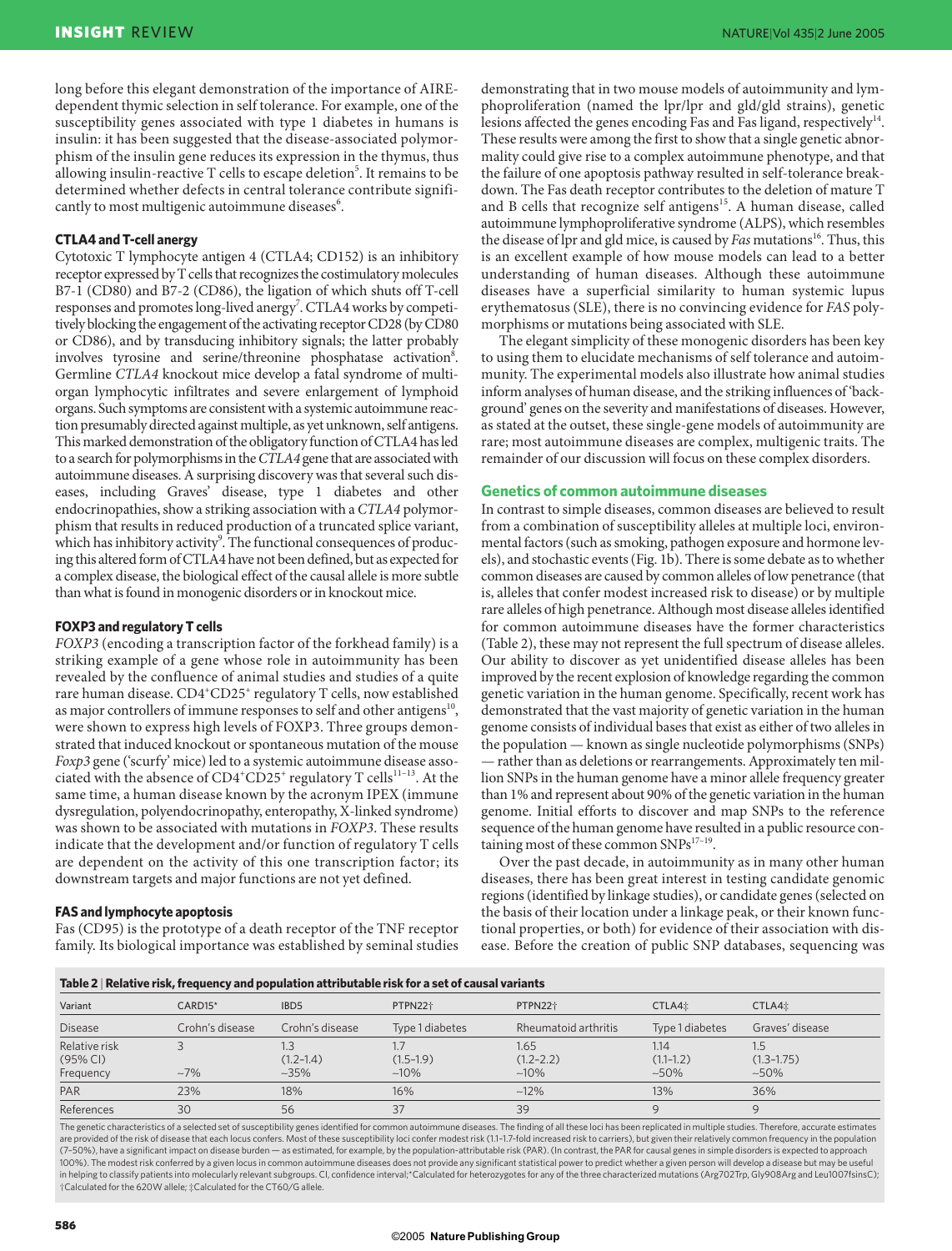needed to identify the genetic variants to test in an association study. Now it seems that there is almost an excess of SNPs to type: do we need to type all ten million to find the few that are causing a given autoimmune disease? To answer this question, it is important to understand the relationships that exist between these SNPs. First, by examining a high density of specific areas of the genome<sup>20-22</sup>, and by performing genome-wide surveys $23$ , it has become clear that the alleles of the SNPs form patterns (also known as haplotypes) in the genome. Specifically, the emerging data demonstrate that alleles at nearby SNPs are highly correlated with one another (this is known as linkage disequilibrium). The tight correlation between SNPs, however, is broken down by recombination events resulting in haplotype blocks. Furthermore, the existing data and models based on these data suggest that, rather than occurring randomly, there are recombination hotspots in the genome<sup>22,24,25</sup>. Knowledge of the haplotype structure not only allows an optimal subset of SNPs to be selected that efficiently extracts the information about the common patterns of variation, but it also can direct how such data should be analysed. For these reasons, an international effort is underway to map the common patterns of genetic variation across the entire genome, and it is expected that the first phase will be completed by mid-2005 (ref. 26). Already the information from this International HapMap can be incorporated into the design of association studies of candidate genes/genomic regions, and it will soon be possible to apply this new information to the design and execution of powerful genome-wide association studies $27,28$ .

#### **Successes in mapping susceptibility genes**

Given the early lack of success in identifying genes for complex traits, it was believed that successes in human disease genetics might be limited to disorders with single-gene mendelian inheritance. However, this changed with the publication of several studies reporting the mapping of susceptibility loci in complex human traits: many of these studies took advantage of the haplotype structure of the genome to narrow down the region of association. Early in 2000, fine-scale mapping of a complex human trait successfully led to the localization of the type 1 diabetes locus in the major histocompatibility complex (MHC) to a discrete 570-kilobase (kb) region<sup>29</sup>. An association mapping approach also proved successful when Hugot and colleagues identified sequence variants in the *NOD2* (*CARD15*) gene that are associated with Crohn's disease<sup>30</sup>. Comprehensive association mapping approaches successfully identified haplotypic variation in the cytokine gene cluster on chromosome 5q31, which confers susceptibility to Crohn's disease<sup>31</sup>, for which two potentially causal variants have recently been proposed<sup>32</sup>. The *ADAM33* and *GPRA* susceptibility genes for asthma<sup>33</sup> have similarly been identified. Large association studies of candidate genes have also resulted in important discoveries: the IDDM12/CTLA4 locus in Graves' disease and in type 1 diabetes<sup>9</sup>; the *NOD2* gene in Crohn's disease<sup>34,35</sup>; the *PTPN22* gene in type 1 diabetes, rheumatoid arthritis and SLE36–39; and the *PDCD1* gene in SLE and rheumatoid arthritis<sup>40,41</sup>. The observation that genes such as *CTLA4* and *PTPN22* are associated with multiple disorders is consistent with the hypothesis that certain immunological pathways are common to multiple autoimmune diseases, whereas other pathophysiological mechanisms are specific to a particular disease.

The identification of these susceptibility genes provides the immunology community with an opportunity to study the key pathways and molecular mechanisms that can lead to increased disease susceptibility. Initial functional studies have begun to provide some relevant clues. For example, work regarding the effect of genetic variants in *CTLA4* on susceptibility to type 1 diabetes in mice and humans has provided substantial evidence that modulating the expression of alternative splice forms can regulate the expression of T-cell-mediated autoimmunity<sup>9,42</sup>. Specifically, the human variant leads to the decreased production of a ligand-independent form of CTLA4 — a splice form believed to be involved in the downregulation of memory/effector T-cell activation<sup>9,42</sup>. Genetic variation in the human *PTPN22* gene also seems to modulate T-cell activity. However, this is

due to an amino acid change in the encoded protein, the lymphoid protein tyrosine phosphatase (LYP), a known suppressor of T-cell activation. Bottini and colleagues<sup>43</sup> hypothesized that *PTPN22* was a good candidate gene for autoimmunity because it and other protein tyrosine phosphatases are involved in preventing spontaneous T-cell activation. These investigators identified an SNP that was associated with type 1 diabetes<sup>43</sup>, which changed an amino acid involved in the interaction between LYP and the negative regulatory kinase CSK. *PDCD1*, a positional and functional candidate gene, encodes the programmed cell death 1 gene whose gene product has been shown to regulate peripheral tolerance in T and B cells<sup>44,45</sup>. An intronic variant in the *PDCD1* gene was proposed to lead to aberrant *PDCD1* regulation and increase an individual's susceptibility to  $SLE<sup>41</sup>$ . These few examples demonstrate how variants that modify gene expression or protein structure can lead to modulation of the adaptive immune responses.

Alteration of the innate immune system, on the other hand, may be the primary effect of the two missense mutations and the truncation mutant in the *NOD2* gene, all of which have been associated with Crohn's disease. Specifically, the *NOD2* gene product has been shown to recognize muramyl dipeptide (MDP) — a component of the bacterial wall. The Crohn's disease-associated mutations were believed to lead to impaired nuclear factor- $\kappa$ B (NF- $\kappa$ B) signalling following recognition of MDP34,46, 47. Using spleen macrophages derived from *Nod2*-deficient mice, Watanabe and colleagues proposed an alternative explanation. Specifically, they suggested that the *NOD2* gene product limits the proinflammatory effects mediated by Toll-like receptor 2 (TLR2) signalling, such that mutations in *NOD2* would lead to excessive T-helper type  $1(T_H1)$  responses<sup>46,47</sup>. Efforts to knock out the *Nod2* gene have not, however, led to gastrointestinal inflammation. This perhaps is not surprising given the complexity of the human disease; no single genetic or environmental factor is expected to be necessary or sufficient to cause the disease. These  $Nod2^{-/-}$  mice also did not show differential susceptibility to chemically induced gastrointestinal inflammation, but they did seem to be more susceptible to oral challenge with Gram-positive bacteria48,49. The results from knocking-in the human frameshift mutation into mice (*Nod22939iC*), however, seem to suggest a very different mechanism: as opposed to the lack of response to MDP in the *Nod2*–/– mice, the *Nod22939iC* mice have an elevated response to MDP and a heightened intestinal inflammatory response to chemical injury<sup>50</sup>.

These exciting experiments demonstrate the importance of a genetic and environmental context for such functional studies and the challenges that lie ahead in deciphering the exact mechanisms by which genetic variation can lead to autoimmunity. Although it is still too early to know the precise mechanisms by which individual allelic variants confer susceptibility, the elucidation of the pathogenic mechanisms in the coming years will undoubtedly shed much light on the common and disease-specific processes.

#### **Challenges in mapping susceptibility genes**

Genetic association studies of autoimmune diseases, as for all other complex human traits, face two main challenges: the ability to distinguish between true and false associations, and the ability to demonstrate causality. The first challenge relates to the nature of many causal alleles in common disease; many of the implicated alleles only confer a modest increased risk of developing disease (see Table 2). The power to detect disease susceptibility genes is influenced by the magnitude of the risk conferred by the susceptibility allele, and by its frequency in the population. The weaker the effect of an allele, the greater the sample size required to detect an association signal that can be distinguished from the background noise of an association study. Unfortunately, it is not possible to know *a priori* the frequency and the strength of disease alleles. However, the detection of modest alleles may require many thousands of samples<sup>28</sup>. This is further complicated by the fact that the first report of an association often overestimates the effect of the putative associated allele<sup>51</sup>. This effect is known as the 'winner's curse' — a mathematical concept first described in the context of auctions and bilateral negotiations<sup>52</sup>. Replication studies, there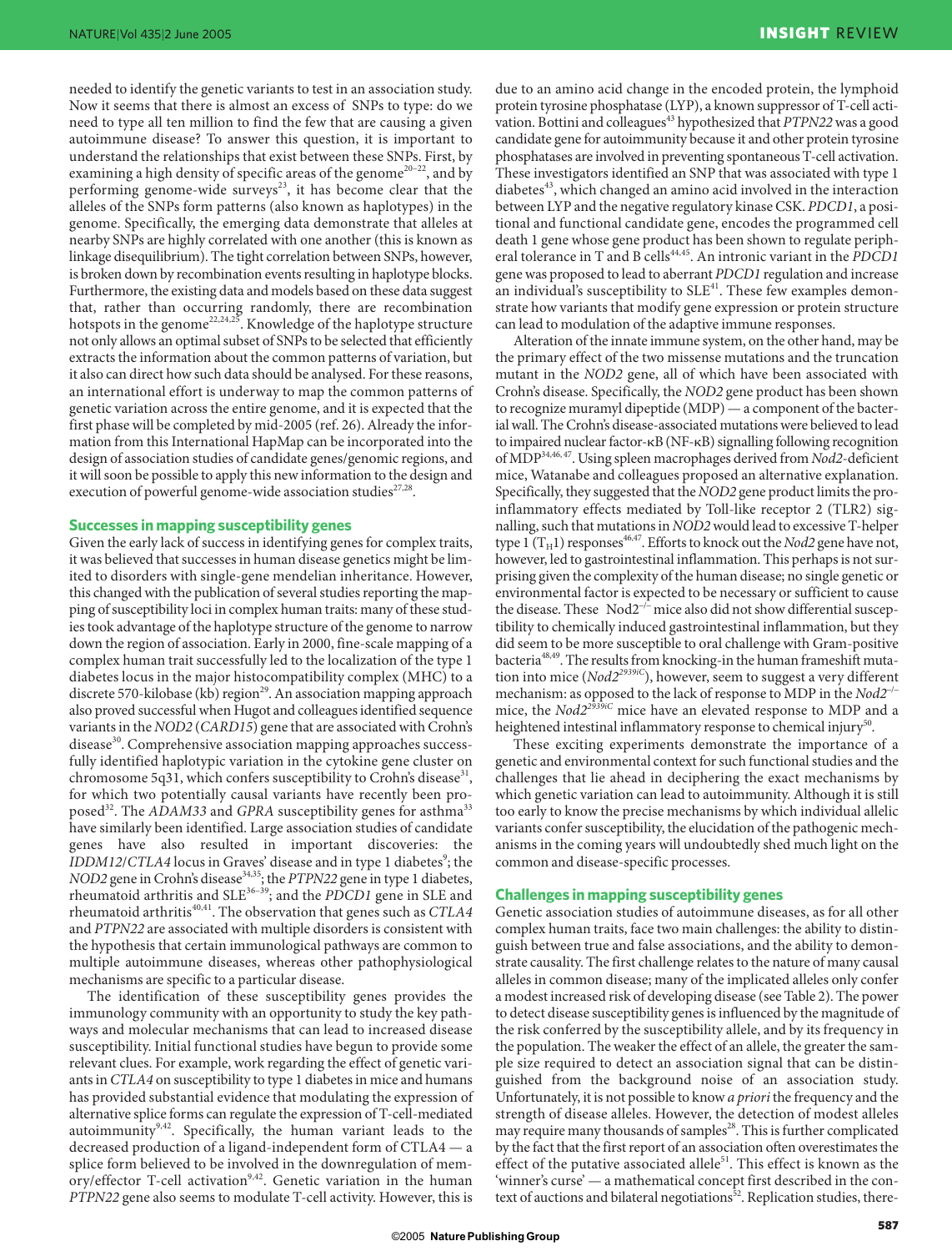fore, often produce seemingly inconsistent results when compared with the original study<sup>53,54</sup>. Luckily, this challenge can be addressed by performing association studies (novel and replication) with large sample sizes, and by combining the results from multiple studies using a meta-analysis approach<sup>53,55</sup>. Indeed, these two approaches have successfully demonstrated that a number of susceptibility genes for autoimmune disease (for example, *PTPN22* in type 1 diabetes, *IBD5* and *NOD2* in Crohn's disease) can be convincingly identified and replicated<sup>37,56,57</sup>.

The second challenge relates to the patterns of linkage disequilibrium described above. Although intervals of historical recombination occur between haplotype blocks, this is a modest enough effect for correlations between blocks to persist<sup>21</sup>. Given the extreme local variation in the magnitude of this recombination<sup>25</sup> and in gene density<sup>19</sup>, genomic regions implicated by association studies may contain a single gene or multiple genes. For the latter, current sample sizes may be insufficient to narrow down the implicated region to less than a handful of genes. One example is a 250-kb haplotype on chromosome 5q31 that was found to be associated with Crohn's disease<sup>31</sup>. The haplotype associated with increased risk of developing Crohn's disease extends uninterrupted across multiple blocks, as the recombination events that have occurred in the intervals in this region have primarily involved the haplotypes that do not confer risk. Therefore, this association implicates a region that contains a minimum of four genes (*IRF1*, *SLC22A5* (*OCTN2*), *SLC22A4* (*OCTN1*) and *PDLIM3*) and multiple SNPs that have an allele that is unique to the risk haplotype. Therefore, the identification of the causal gene(s) and related variant(s) will rely on functional studies that link gene/variants and phenotype. Another important example is that of the MHC, where extended haplotypes are believed to represent a common feature of this region<sup>58</sup>. Importantly, the MHC region has been associated with almost all autoimmune diseases and contains the HLA genes: HLA gene products are crucial for antigen presentation to cells of the adaptive immune system and for controlling some reactions of the innate immune system, such as activation of natural killer (NK) cells. This genomic region also contains hundreds of other genes, many with putative or proven function in the immune system<sup>59</sup>. Most association studies of this genomic region, however, have been limited to one or a few of the HLA genes. The preliminary efforts to map the patterns of genetic variation in this region suggest that dense sets of SNPs applied to large study cohorts will enable the identification of the HLA and non-HLA components of the genetic susceptibility conferred by the MHC region $60-63$ .

### **Future prospects**

One of the great promises of genetics is to help build a molecular model of disease that combines information regarding genotype and environment, as well as their various interactions (Fig. 1b). One challenge that is specific to immune-related disorders is the fact that an individual's functional repertoire of specific antigen receptors (B-cell receptors and T-cell receptors) is a product of the interaction between their genetic repertoire and the environment. It will therefore be important to define an individual's functional state in the context of their genetic background. Despite this challenge, some of the discoveries so far in singlegene and complex forms of autoimmunity are helping to build such a model. These models could potentially help to assess an individual's risk of developing disease. There is also some indication that this information will be relevant for assigning patients to molecular subgroups of these very heterogeneous diseases, which may help to predict a particular disease outcome and/or response to therapy.

A complementary approach to improving the response to current therapies is to examine variation in the genes controlling the absorption, distribution, metabolism and excretion of the drugs used to dampen the chronic inflammatory response in patients<sup>64</sup>. An aspect of these models that may prove to be important is knowing which genes are common to more than one autoimmune disease versus those that are disease-specific, as these might turn out to be qualitatively very different drug targets. Finally, there is no doubt that any novel susceptibility gene, or even newly identified causal variation in a previously well characterized gene, will provide the immunologist with some very interesting avenues to follow in their path to understanding the fundamental mechanisms of autoimmunity.

- 1. Walker, L. S. & Abbas, A. K. The enemy within: keeping self-reactive T cells at bay in the periphery. *Nature Rev. Immunol*. **2,**11–19 (2002).
- 2. Bjorses, P., Aaltonen, J., Horelli-Kuitunen, N., Yaspo, M. L. & Peltonen, L. Gene defect behind APECED: a new clue to autoimmunity. *Hum. Mol. Genet.* **7,**1547–1553 (1998).
- 3. Anderson, M. S. *et al*. Projection of an immunological self shadow within the thymus by the aire protein. *Science* **298,**1395–1401 (2002).
- 4. Liston, A., Lesage, S., Wilson, J., Peltonen, L. & Goodnow, C. C. Aire regulates negative selection of organ-specific T cells. *Nature Immunol.* **4,** 350–354 (2003).
- 5. Eisenbarth, G. S. Insulin autoimmunity: immunogenetics/immunopathogenesis of type 1A diabetes. *Ann. NY Acad. Sci.***1005,**109–118 (2003).
- 6. Mathis, D. & Benoist, C. Back to central tolerance. *Immunity* **20,** 509–516 (2004). 7. Salomon, B. & Bluestone, J. A. Complexities of CD28/B7: CTLA-4 costimulatory pathways
- in autoimmunity and transplantation. *Annu. Rev. Immunol*. **19,** 225–252 (2001). 8. Baroja, M. L. *et al*. Inhibition of CTLA-4 function by the regulatory subunit of
- serine/threonine phosphatase 2A. *J. Immunol.***168,** 5070–5078 (2002).
- 9. Ueda, H. *et al*. Association of the T-cell regulatory gene *CTLA4* with susceptibility to autoimmune disease. *Nature* **423,** 506–511 (2003).
- 10. Sakaguchi, S. Naturally arising CD4<sup>+</sup> regulatory T cells for immunologic self-tolerance and negative control of immune responses. *Annu. Rev. Immunol*. **22,** 531–562 (2004).
- 11. Hori, S., Nomura, T. & Sakaguchi, S. Control of regulatory T cell development by the transcription factor Foxp3. *Science* **299,**1057–1061 (2003).
- 12. Fontenot, J. D., Gavin, M. A. & Rudensky, A. Y. Foxp3 programs the development and function of CD4<sup>+</sup>CD25<sup>+</sup> regulatory T cells. *Nature Immunol*. **4,** 330-336 (2003).
- 13. Khattri, R., Cox, T., Yasayko, S. A. & Ramsdell, F. An essential role for Scurfin in CD4<sup>+</sup>CD25<sup>+</sup> T regulatory cells. *Nature Immunol*. **4,** 337–342 (2003).
- 14. Nagata, S. & Suda, T. Fas and Fas ligand: lpr and gld mutations. *Immunol. Today* **16,** 39–43 (1995).
- 15. Lenardo, M. *et al*. Mature T lymphocyte apoptosis–immune regulation in a dynamic and unpredictable antigenic environment. *Annu. Rev. Immunol*.**17,** 221–253 (1999).
- 16. Fischer, A., Rieux-Laucat, F. & Le Deist, F. Autoimmune lymphoproliferative syndromes (ALPS): models for the study of peripheral tolerance. *Rev. Immunogenet*. **2,** 52–60 (2000).
- 17. Sachidanandam, R. *et al*. A map of human genome sequence variation containing 1.42 million single nucleotide polymorphisms. *Nature* **409,** 928–933 (2001).
- 18. Wang, D. G. *et al*. Large-scale identification, mapping, and genotyping of single-nucleotide polymorphisms in the human genome. *Science* **280,**1077–1082 (1998).
- 19. International Human Genome Sequencing Consortium. Finishing the euchromatic sequence of the human genome. *Nature* **431,** 931–945 (2004).
- 20. Patil, N. *et al*. Blocks of limited haplotype diversity revealed by high-resolution scanning of human chromosome 21. *Science* **294,**1719–1723 (2001).
- 21. Daly, M. J., Rioux, J. D., Schaffner, S. F., Hudson, T. J. & Lander, E. S. High-resolution haplotype structure in the human genome. *Nature Genet*. **29,** 229–232 (2001).
- 22. Jeffreys, A. J., Kauppi, L. & Neumann, R. Intensely punctate meiotic recombination in the class II region of the major histocompatibility complex. *Nature Genet*. **29,** 217–222 (2001).
- 23. Gabriel, S. B. *et al*. The structure of haplotype blocks in the human genome. *Science* **296,** 2225–2229 (2002).
- 24. Reich, D. E. *et al*. Human genome sequence variation and the influence of gene history, mutation and recombination. *Nature Genet*. **32,**135–142 (2002).
- 25. McVean, G. A. *et al*. The fine-scale structure of recombination rate variation in the human genome. *Science* **304,** 581–584 (2004).
- 26. The International HapMap Consortium. The International HapMap Project. *Nature* **426,** 789–796 (2003).
- 27. Hirschhorn, J. N. & Daly, M. J. Genome-wide association studies for common diseases and complex traits. *Nature Rev. Genet*. **6,** 95–108 (2005).
- 28. Wang, W. Y., Barratt, B. J., Clayton, D. G. & Todd, J. A. Genome-wide association studies: theoretical and practical concerns. *Nature Rev. Genet.* **6,**109–118 (2005).
- 29. Herr, M. *et al*. Evaluation of fine mapping strategies for a multifactorial disease locus: systematic linkage and association analysis of IDDM1 in the HLA region on chromosome 6p21. *Hum. Mol. Genet*. **9,**1291–1301 (2000).
- 30. Hugot, J. P. *et al*. Association of NOD2 leucine-rich repeat variants with susceptibility to Crohn's disease. *Nature* **411,** 599–603 (2001).
- 31. Rioux, J. D. *et al*. Genetic variation in the 5q31 cytokine gene cluster confers susceptibility to Crohn disease. *Nature Genet*. **29**, 223–228 (2001).
- 32. Peltekova, V. D. *et al*. Functional variants of OCTN cation transporter genes are associated with Crohn disease. *Nature Genet*. **36,** 471–475 (2004).
- 33. Laitinen, T. *et al*. Characterization of a common susceptibility locus for asthma-related traits. *Science* **304,** 300–304 (2004).
- 34. Ogura, Y. *et al*. A frameshift mutation in *NOD2* associated with susceptibility to Crohn's disease. *Nature***411,** 603–606 (2001).
- 35. Hampe, J. *et al*. Association between insertion mutation in *NOD2* gene and Crohn's disease in German and British populations. *Lancet* **357,**1925–1928 (2001).
- 36. Onengut-Gumuscu, S., Ewens, K. G., Spielman, R. S. & Concannon, P. A functional polymorphism (1858C/T) in the *PTPN22* gene is linked and associated with type I diabetes in multiplex families. *Genes Immun.* **5,** 678–680 (2004).
- 37. Smyth, D. *et al*. Replication of an association between the lymphoid tyrosine phosphatase locus (LYP/PTPN22) with type 1 diabetes, and evidence for its role as a general autoimmunity locus. *Diabetes* **53,** 3020–3023 (2004).
- 38. Kyogoku, C. *et al*. Genetic association of the R620W polymorphism of protein tyrosine phosphatase PTPN22 with human SLE. *Am. J. Hum. Genet.* **75,** 504–507 (2004).
- 39. Begovich, A. B. *et al*. A missense single-nucleotide polymorphism in a gene encoding a protein tyrosine phosphatase (*PTPN22*) is associated with rheumatoid arthritis. *Am. J. Hum. Genet*. **75,** 330–337 (2004).